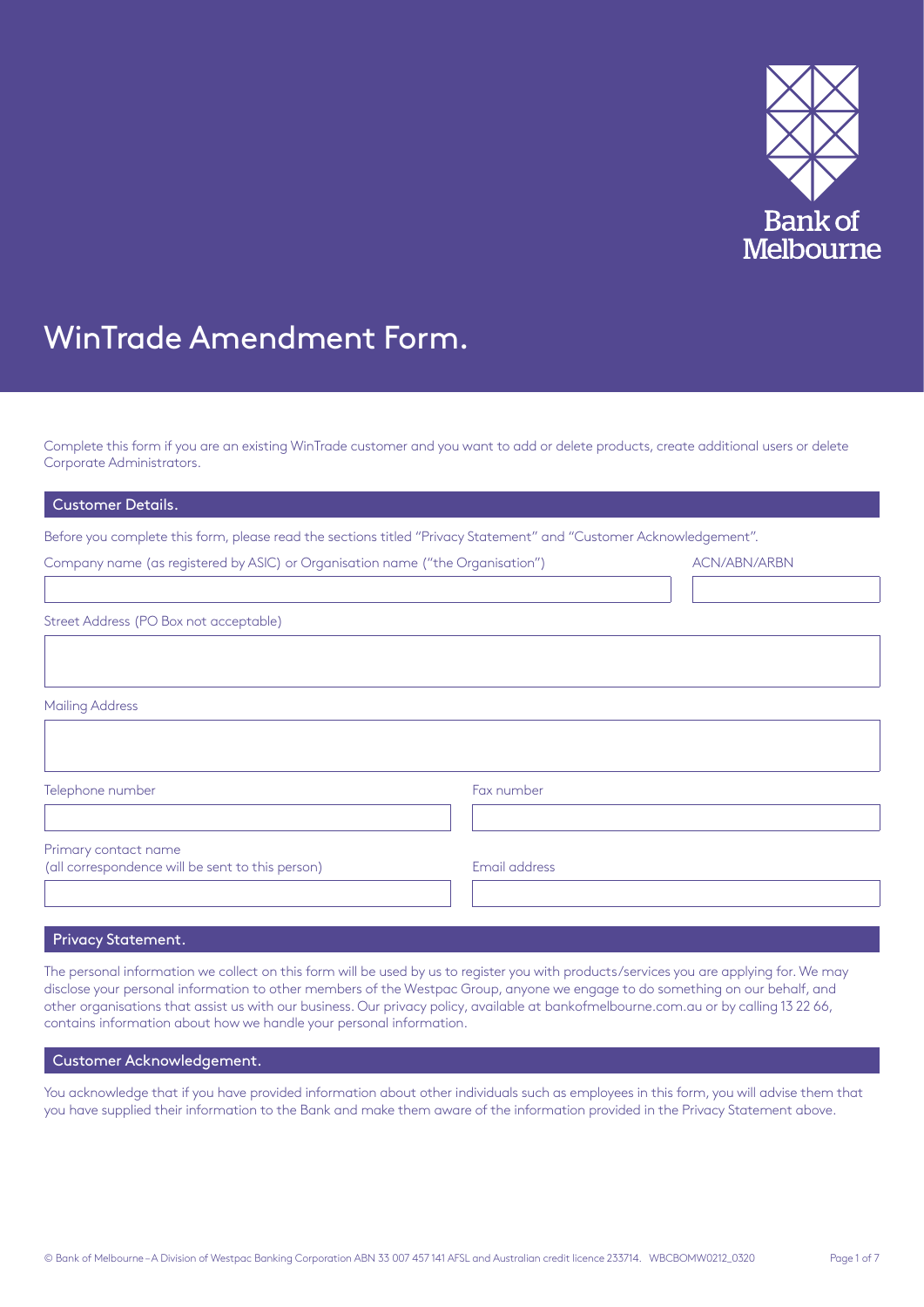| Products. |  |                                                                                                                                   |
|-----------|--|-----------------------------------------------------------------------------------------------------------------------------------|
|           |  | Please tick $(\checkmark)$ the products you would like to use. For some products we may require you to sign additional documents. |
|           |  | $\Box$ Import LC $\Box$ Export LC $\Box$ Collections $\Box$ Trade Finance                                                         |

Accounts.

Complete this section if you want to add or delete a Bank of Melbourne account in WinTrade to use when settling your trade transactions.

**Note:** A maximum of 6 accounts can be nominated and held in WinTrade.

| <b>Add</b> | Delete   Account Name | <b>Account Number</b> | Currency |
|------------|-----------------------|-----------------------|----------|
|            |                       |                       |          |
|            |                       |                       |          |
|            |                       |                       |          |
|            |                       |                       |          |
|            |                       |                       |          |
|            |                       |                       |          |
|            |                       |                       |          |
|            |                       |                       |          |

**Note:** if you want to use accounts in WinTrade when settling transactions that are not owned by your organisation, the Third Party Account Holder who own the account must complete a separate Third Party Access Authority Form granting you access, and which must accompany this form.

## Users.

Complete this section if you want to set-up additional users for WinTrade or delete a Corporate Administrator. A Corporate Administrator can amend and delete other users and Corporate Administrators, set the authority levels of users and also reset passwords.

For all new users, please provide users' preferred questions and answers (eg mother's maiden name) to identify users during phone support.

| Add user<br>User 1<br>Delete user                |                                                         |
|--------------------------------------------------|---------------------------------------------------------|
| <b>Full Name</b>                                 | Date of Birth                                           |
|                                                  |                                                         |
| WinTrade User ID <sup>1</sup>                    | Bank of Melbourne Account Number <sup>2</sup>           |
|                                                  |                                                         |
| $\Box$ Yes $\Box$ No<br>Corporate Administrator? |                                                         |
| Question                                         |                                                         |
|                                                  |                                                         |
| Answer                                           |                                                         |
|                                                  |                                                         |
| User GCIS Key (leave blank for Bank use)         | Business Banking Online User (leave blank for Bank use) |
|                                                  |                                                         |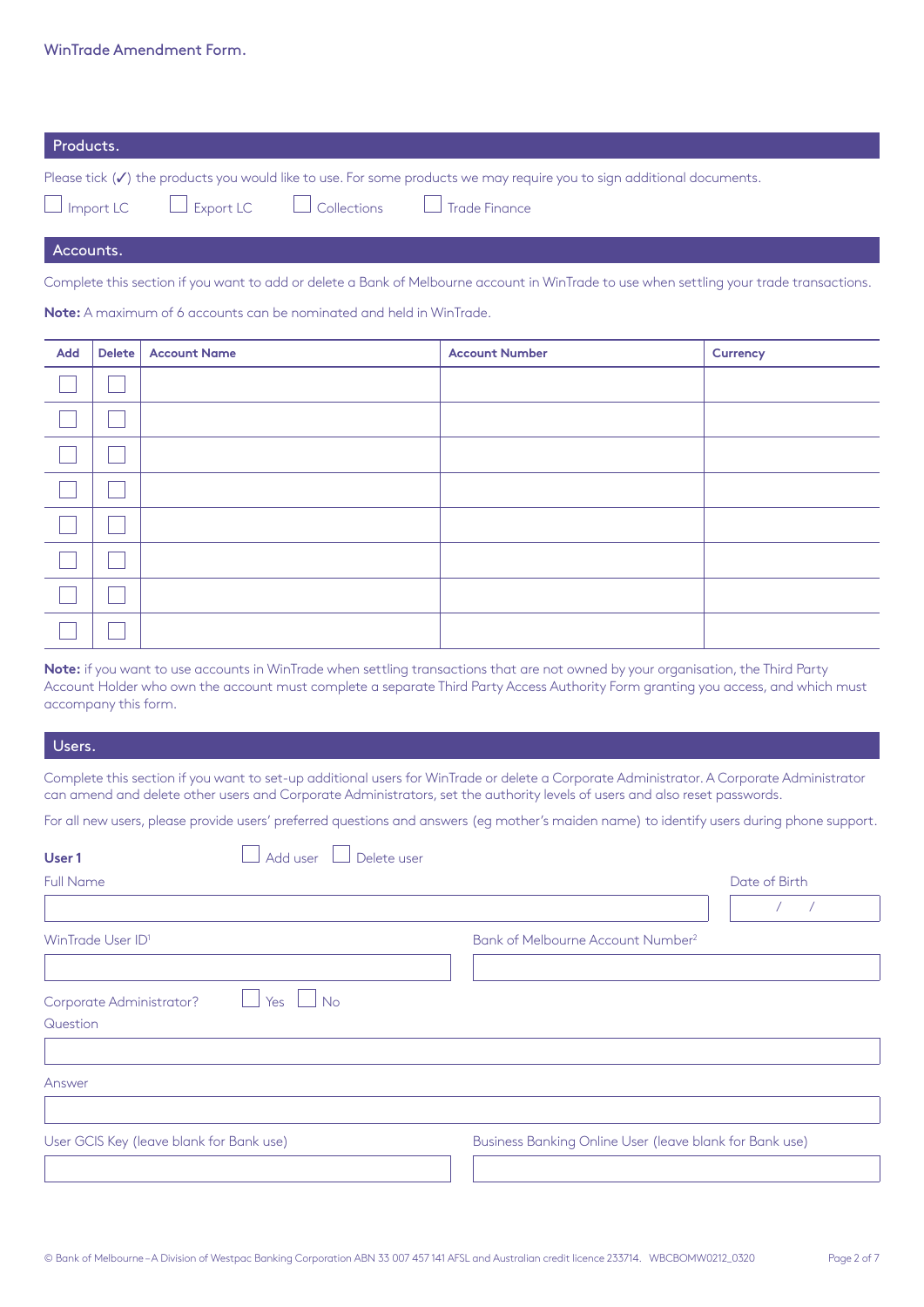| Users continued.                         |                        |                                                         |                              |
|------------------------------------------|------------------------|---------------------------------------------------------|------------------------------|
| User <sub>2</sub>                        | Add user U Delete user |                                                         |                              |
| <b>Full Name</b>                         |                        |                                                         | Date of Birth                |
|                                          |                        |                                                         | $\sqrt{2}$<br>$\sqrt{2}$     |
| WinTrade User ID <sup>1</sup>            |                        | Bank of Melbourne Account Number <sup>2</sup>           |                              |
|                                          |                        |                                                         |                              |
|                                          |                        |                                                         |                              |
| Corporate Administrator?<br>Question     | Yes<br>No              |                                                         |                              |
|                                          |                        |                                                         |                              |
| Answer                                   |                        |                                                         |                              |
|                                          |                        |                                                         |                              |
| User GCIS Key (leave blank for Bank use) |                        | Business Banking Online User (leave blank for Bank use) |                              |
|                                          |                        |                                                         |                              |
|                                          |                        |                                                         |                              |
| User 3                                   | Add user U Delete user |                                                         |                              |
| <b>Full Name</b>                         |                        |                                                         | Date of Birth                |
|                                          |                        |                                                         | $\sqrt{2}$<br>$\overline{1}$ |
| WinTrade User ID <sup>1</sup>            |                        | Bank of Melbourne Account Number <sup>2</sup>           |                              |
|                                          |                        |                                                         |                              |
| Corporate Administrator?<br>Question     | Yes<br>No              |                                                         |                              |
| Answer                                   |                        |                                                         |                              |
|                                          |                        |                                                         |                              |
| User GCIS Key (leave blank for Bank use) |                        | Business Banking Online User (leave blank for Bank use) |                              |
|                                          |                        |                                                         |                              |
| User 4                                   | Add user U Delete user |                                                         |                              |
| <b>Full Name</b>                         |                        |                                                         | Date of Birth                |
|                                          |                        |                                                         | $\sqrt{2}$<br>$\sqrt{2}$     |
| WinTrade User ID <sup>1</sup>            |                        | Bank of Melbourne Account Number <sup>2</sup>           |                              |
|                                          |                        |                                                         |                              |
| Corporate Administrator?<br>Question     | Yes $\Box$ No          |                                                         |                              |
|                                          |                        |                                                         |                              |
| Answer                                   |                        |                                                         |                              |
|                                          |                        |                                                         |                              |
| User GCIS Key (leave blank for Bank use) |                        | Business Banking Online User (leave blank for Bank use) |                              |
|                                          |                        |                                                         |                              |
|                                          |                        |                                                         |                              |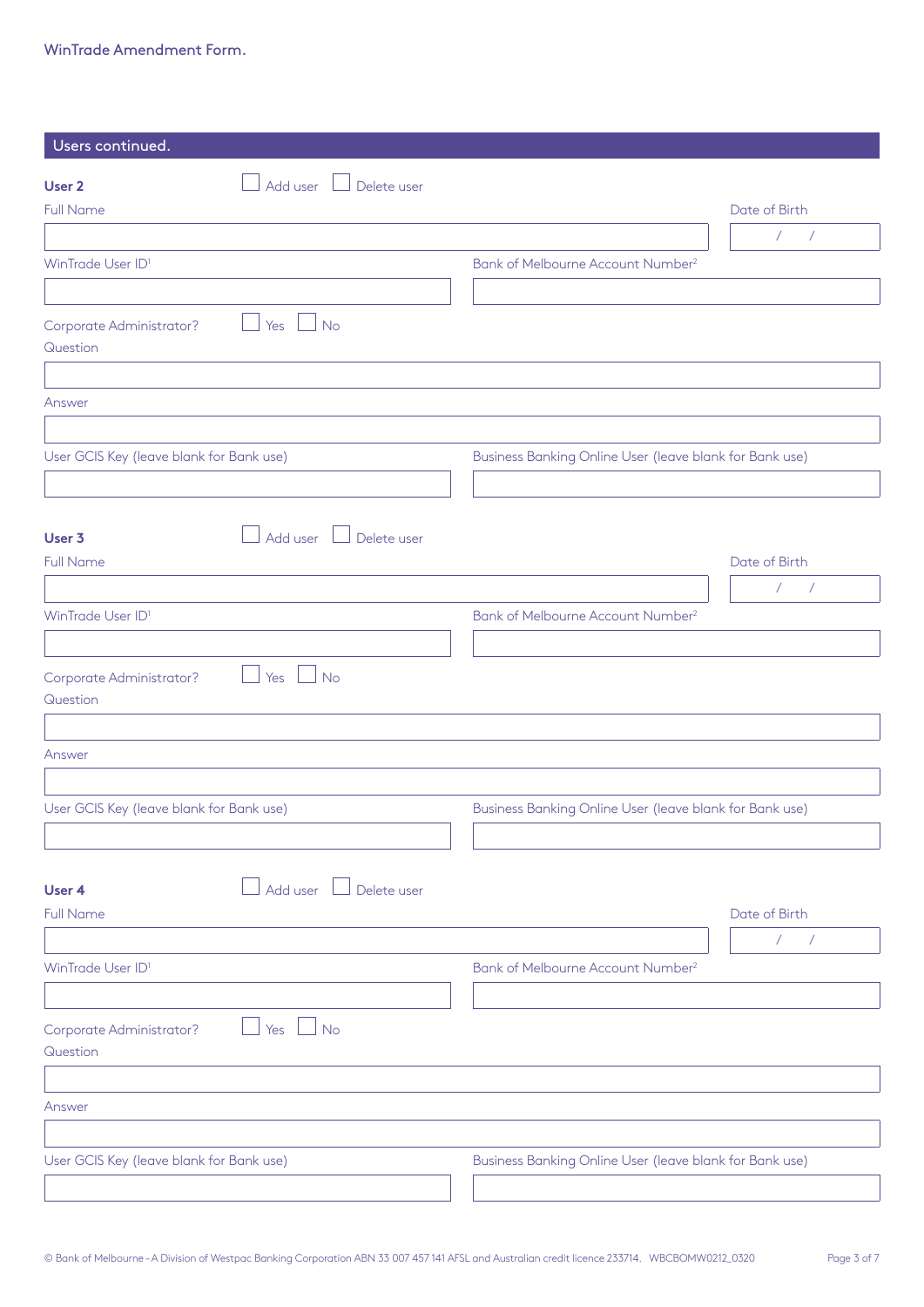| Users continued.                         |                                    |                                                         |                              |
|------------------------------------------|------------------------------------|---------------------------------------------------------|------------------------------|
| User 5                                   | Add user U Delete user             |                                                         |                              |
| <b>Full Name</b>                         |                                    |                                                         | Date of Birth                |
|                                          |                                    |                                                         | $\sqrt{2}$<br>$\mathcal{L}$  |
| WinTrade User ID <sup>1</sup>            |                                    | Bank of Melbourne Account Number <sup>2</sup>           |                              |
|                                          |                                    |                                                         |                              |
| Corporate Administrator?<br>Question     | Yes<br>$\Box$ No                   |                                                         |                              |
|                                          |                                    |                                                         |                              |
| Answer                                   |                                    |                                                         |                              |
|                                          |                                    |                                                         |                              |
| User GCIS Key (leave blank for Bank use) |                                    | Business Banking Online User (leave blank for Bank use) |                              |
|                                          |                                    |                                                         |                              |
| User 6                                   | $\Box$ Add user $\Box$ Delete user |                                                         |                              |
| <b>Full Name</b>                         |                                    |                                                         | Date of Birth                |
|                                          |                                    |                                                         | $\sqrt{2}$<br>$\sqrt{ }$     |
| WinTrade User ID <sup>1</sup>            |                                    | Bank of Melbourne Account Number <sup>2</sup>           |                              |
|                                          |                                    |                                                         |                              |
| Corporate Administrator?<br>Question     | Yes<br>  No                        |                                                         |                              |
| Answer                                   |                                    |                                                         |                              |
|                                          |                                    |                                                         |                              |
| User GCIS Key (leave blank for Bank use) |                                    | Business Banking Online User (leave blank for Bank use) |                              |
|                                          |                                    |                                                         |                              |
| User 7                                   | Add user U Delete user             |                                                         |                              |
| <b>Full Name</b>                         |                                    |                                                         | Date of Birth                |
|                                          |                                    |                                                         | $\sqrt{2}$<br>$\overline{1}$ |
| WinTrade User ID <sup>1</sup>            |                                    | Bank of Melbourne Account Number <sup>2</sup>           |                              |
|                                          |                                    |                                                         |                              |
| Corporate Administrator?<br>Question     | Yes<br>$\Box$ No                   |                                                         |                              |
|                                          |                                    |                                                         |                              |
| Answer                                   |                                    |                                                         |                              |
|                                          |                                    |                                                         |                              |
| User GCIS Key (leave blank for Bank use) |                                    | Business Banking Online User (leave blank for Bank use) |                              |
|                                          |                                    |                                                         |                              |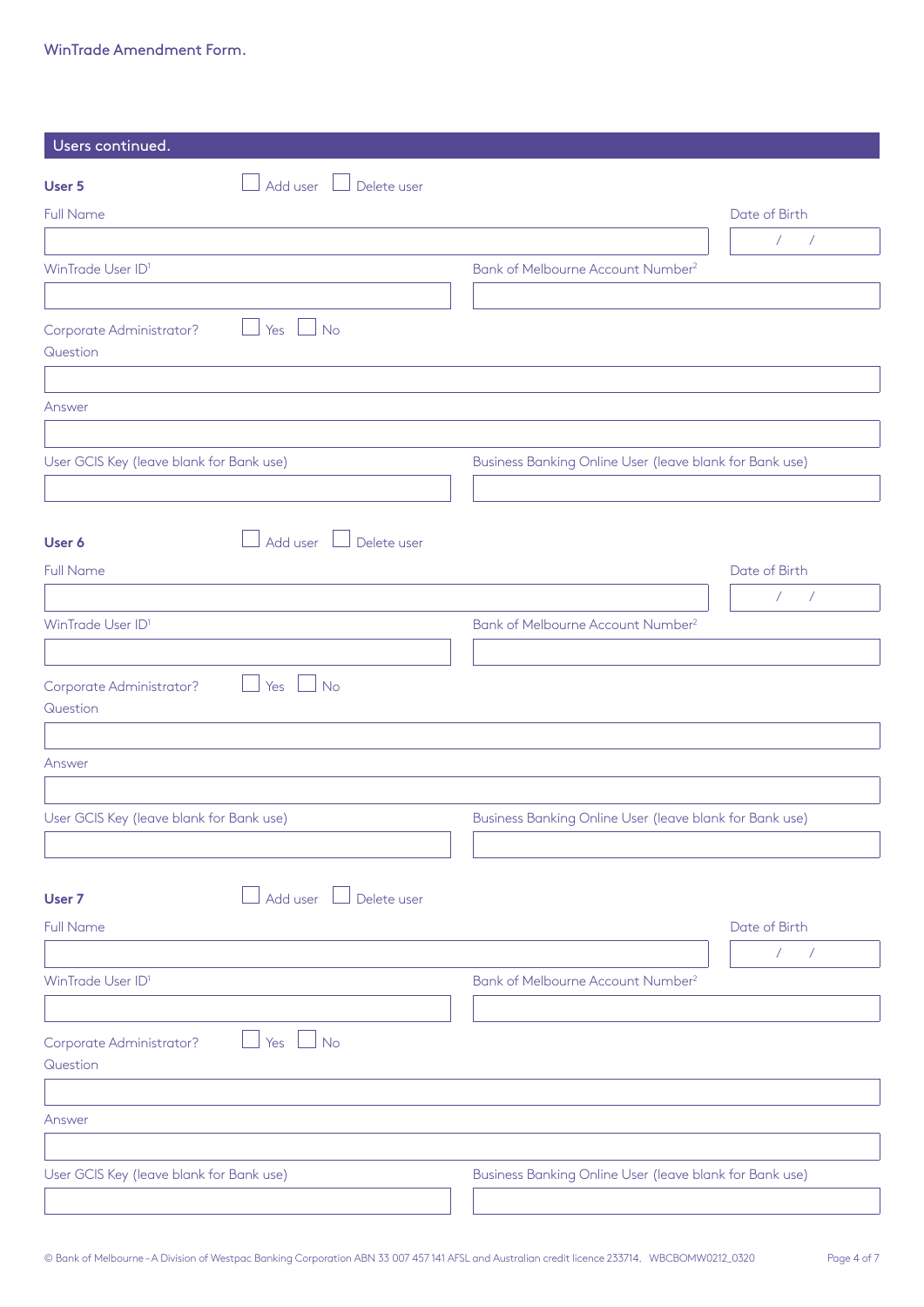| Users continued.                                                                                                                                                                                                                                                                                                                                                                                                                                            |                        |                                                         |               |
|-------------------------------------------------------------------------------------------------------------------------------------------------------------------------------------------------------------------------------------------------------------------------------------------------------------------------------------------------------------------------------------------------------------------------------------------------------------|------------------------|---------------------------------------------------------|---------------|
| User 8                                                                                                                                                                                                                                                                                                                                                                                                                                                      | Add user U Delete user |                                                         |               |
| <b>Full Name</b>                                                                                                                                                                                                                                                                                                                                                                                                                                            |                        |                                                         | Date of Birth |
|                                                                                                                                                                                                                                                                                                                                                                                                                                                             |                        |                                                         |               |
| WinTrade User ID <sup>1</sup>                                                                                                                                                                                                                                                                                                                                                                                                                               |                        | Bank of Melbourne Account Number <sup>2</sup>           |               |
|                                                                                                                                                                                                                                                                                                                                                                                                                                                             |                        |                                                         |               |
| Corporate Administrator?                                                                                                                                                                                                                                                                                                                                                                                                                                    | $Yes$ $\Box$ No        |                                                         |               |
| Question                                                                                                                                                                                                                                                                                                                                                                                                                                                    |                        |                                                         |               |
|                                                                                                                                                                                                                                                                                                                                                                                                                                                             |                        |                                                         |               |
| Answer                                                                                                                                                                                                                                                                                                                                                                                                                                                      |                        |                                                         |               |
|                                                                                                                                                                                                                                                                                                                                                                                                                                                             |                        |                                                         |               |
| User GCIS Key (leave blank for Bank use)                                                                                                                                                                                                                                                                                                                                                                                                                    |                        | Business Banking Online User (leave blank for Bank use) |               |
|                                                                                                                                                                                                                                                                                                                                                                                                                                                             |                        |                                                         |               |
| $\mathcal{L} = \mathcal{L} \mathcal{L} = \mathcal{L} \mathcal{L} = \mathcal{L} \mathcal{L} = \mathcal{L} \mathcal{L} \mathcal{L} = \mathcal{L} \mathcal{L} \mathcal{L} = \mathcal{L} \mathcal{L} \mathcal{L} = \mathcal{L} \mathcal{L} \mathcal{L} \mathcal{L} = \mathcal{L} \mathcal{L} \mathcal{L} \mathcal{L} \mathcal{L} \mathcal{L} \mathcal{L} \mathcal{L} \mathcal{L} \mathcal{L} \mathcal{L} \mathcal{L} \mathcal{L} \mathcal{L} \mathcal{L} \math$ |                        |                                                         |               |

1 Mandatory for existing WinTrade user otherwise leave blank for Bank use.

2 Mandatory for existing Bank of Melbourne customers otherwise leave blank for Bank use.

### **Identification requirements.**

All new users must be identified in accordance with the *Anti-Money Laundering and Counter-Terrorism Financing Act 2006*. If each individual is not an existing customer they will need to complete Bank of Melbourne's Customer Identification Procedure, which can be performed by a Bank of Melbourne Trade Finance Manager or at any Bank of Melbourne Branch.

## **Application.**

An application in our prescribed form ("Application Form") is used to apply for, and to give your instructions to us, in relation to the Products you request.

You must seek our approval to use an application form which is not in the prescribed form ("Customer Generated Form"). Any Customer Generated Form must meet minimum requirements we specify. A Customer Generated Form is not required to reproduce the terms and conditions set out in the Application Form ("Terms and Conditions"). However if you use a Customer Generated Form you agree that the Terms and Conditions are deemed to form part of the Customer Generated Form as if set out in full in that form. If we approve a Customer Generated Form, we will affix our stamp together with the signature of an authorised bank officer to the approved pro forma copy of the Customer Generated Form.

## **Electronic Access.**

An Application Form or a Customer Generated Form (each an "Application") may be submitted to us electronically provided that you only complete the fields reserved for giving us your instructions and by complying with the Terms and Conditions of the Application Form or Customer Generated Form.

We may accept any Application which appears on its face either to have been executed by you in accordance with the Customer Authority below or to have been requested in WinTrade by your nominated user(s) in accordance with the authority levels established by your Corporate Administrator(s) in WinTrade without any obligation on us to verify that authority. Any act undertaken or performed by us in reliance on any such Application will be taken to be valid and binding upon you.

You indemnify us for any liability, direct loss and reasonable costs and expenses incurred as a result of relying on an Application, provided that the liability, loss, damage, cost or expense is not caused by our fraud, negligence or wilful misconduct. You have to pay these amounts within 2 business days after we ask for them.

We may cancel our approval of an Application submitted by you at any time after 30 days written notice to you, or by notice immeiately in the case of fraud.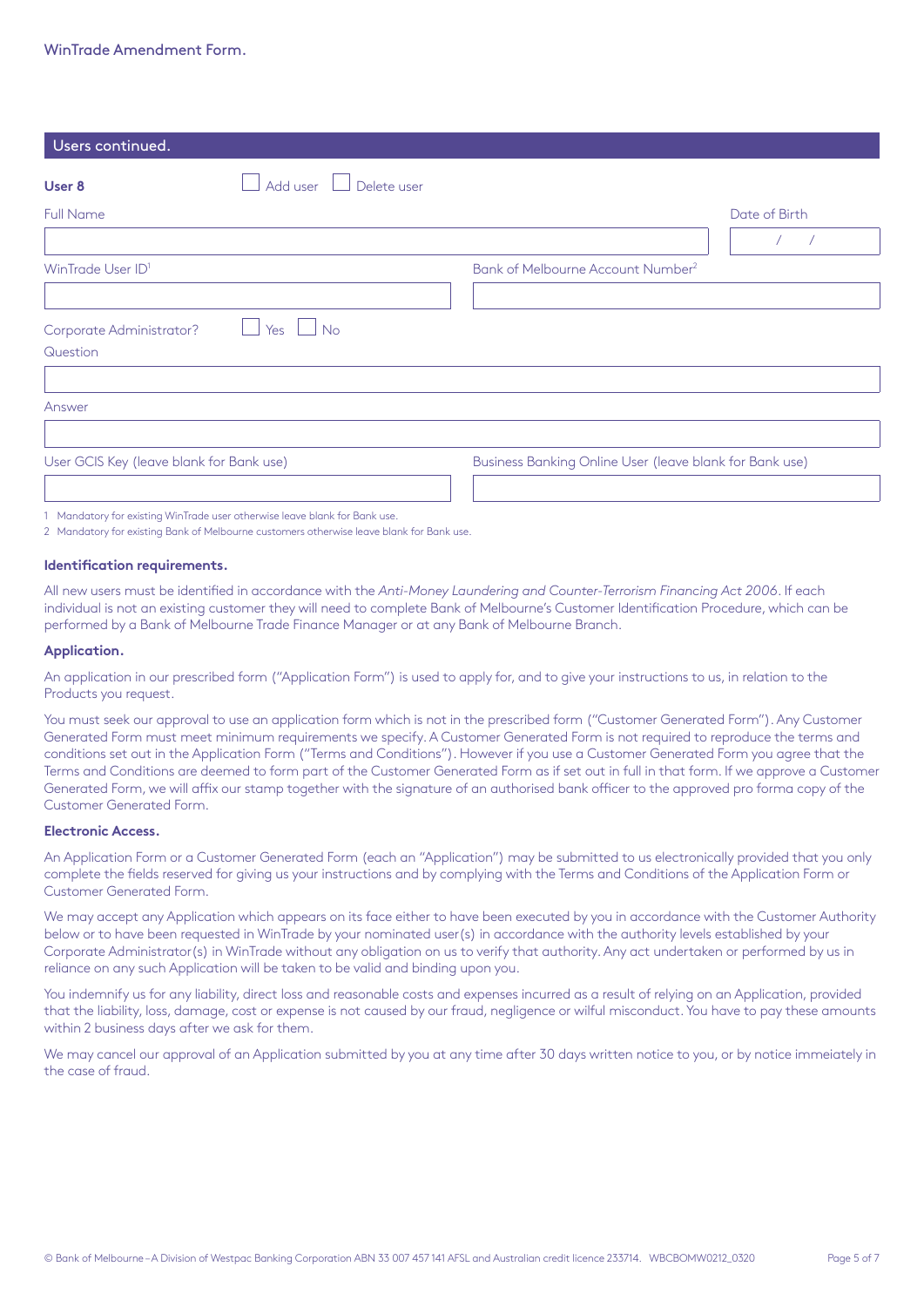# Users continued.

#### **Software.**

Access to any proprietary software we make available for the submission of an Application or instructions electronically will be granted on the basis of a non-exclusive licence to use the intellectual property associated with that software. This licence will terminate automatically at the time your registration for WinTrade is cancelled or expires.

Access to the software we provide is available at [bankofmelbourne.com.au](http://bankofmelbourne.com.au) by logging in to WinTrade. It is your responsibility to ensure that your instructions for all requested transactions are complete before logging off the platform.

If a session is inactive for more than seven minutes, your access will be suspended but not automatically logged out. You will need to re-enter the password where a time-out screen appears to continue your session. Your access will be logged out automatically after four hours in one session, or on leaving the host page during a session. You will need to log in again to regain access to the platform in these circumstances.

## **Changes.**

We may at any time amend:

(a) the Application Forms without the need to provide you with prior notice; and

(b) the provisions set out in this document and the Terms and Conditions by giving you notice.

Unless we have given you instructions otherwise regarding the notice period and form of notices to be provided for any amendment, you agree that we may notify you of the changes as set out in the table below. Transactions made by you on WinTrade after notification of changes will constitute acceptance of those changes:

| <b>Type of Change</b>        | Minimum number of days' notice                                                                                                                                                        | Method of notice                               |
|------------------------------|---------------------------------------------------------------------------------------------------------------------------------------------------------------------------------------|------------------------------------------------|
| New fee or increase to a fee | 30 days in advance                                                                                                                                                                    | In writing, electronically or by advertisement |
| Government changes           | Reasonably promptly after the government notifies us of the<br>change, unless the government publicises the introduction of the<br>change in which case no notice is required         | In writing, electronically or by advertisement |
| Any other change             | As soon as reasonably possible (which may be before or after the<br>change is made), unless we believe the change is unfavourable to<br>you, in which case 30 days' notice in advance | In writing, electronically or by advertisement |

Advance notice of amendments to this document and the Terms and Conditions may not be given in some circumstances, for example, when a change is necessitated by an immediate need to restore or maintain the security of the our systems, or where you cannot reasonably be located. We can also give you shorter notice or no notice if it is reasonable for us to manage a material and immediate risk.

## **Banking Code of Practice.**

We have adopted the Banking Code of Practice 2019 (Banking Code). The Banking Code sets out the standards of practice and service for Australian banks to follow when dealing with certain customers.

If we provide you with a 'banking service' and you are an 'individual' or a 'small business' (each term as defined in the Banking Code), the relevant provisions of the Banking Code will apply in addition to, and prevail to the extent of any inconsistency with, this document.

You can obtain a copy of the Banking Code from our website or any of our branches. Please let us know if you would like to discuss whether or not the Banking Code will apply to you.